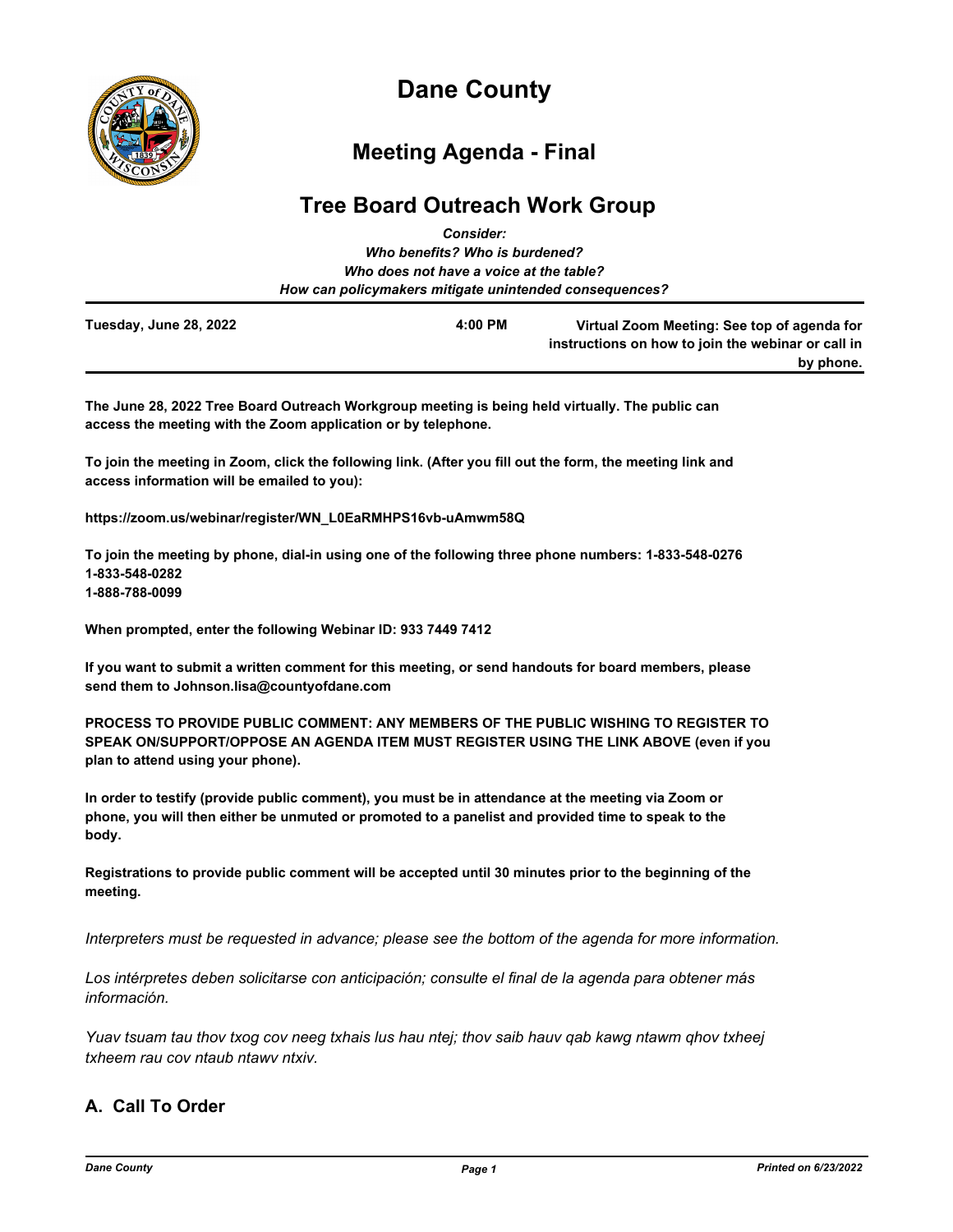## **B. Consideration of Minutes**

[2022 MIN-130](http://dane.legistar.com/gateway.aspx?m=l&id=/matter.aspx?key=23139) MAY 24 2022 TREE BOARD OUTREACH MIN

*Attachments:* [2022 MIN-130](http://dane.legistar.com/gateway.aspx?M=F&ID=5887c8e6-d578-4ab0-ba03-6dd89b0adbac.pdf)

#### **C. Discussion Items**

- *1. Appoint member to take minutes*
- *2. Summer PSA* 
	- *Topics/timing*
	- *Budget*
	- *Process to review text and place PSA*
- *3. Review and discuss Website*
- *Jay Weiss will review his previous summary of Tree Board website recommendations*
	- *Suggestions for change*
	- *Next Steps*

### **D. Presentations**

**E. Reports to Committee**

#### **F. Future Meeting Items and Dates**

*Date for next meeting to be determined at June meeting – please bring calendars \*Continue discussion on website \*Review schedule/calendar for radio PSAs*

**G. Public Comment on Items not on the Agenda**

#### **H. Such Other Business as Allowed by Law**

**I. Adjourn**